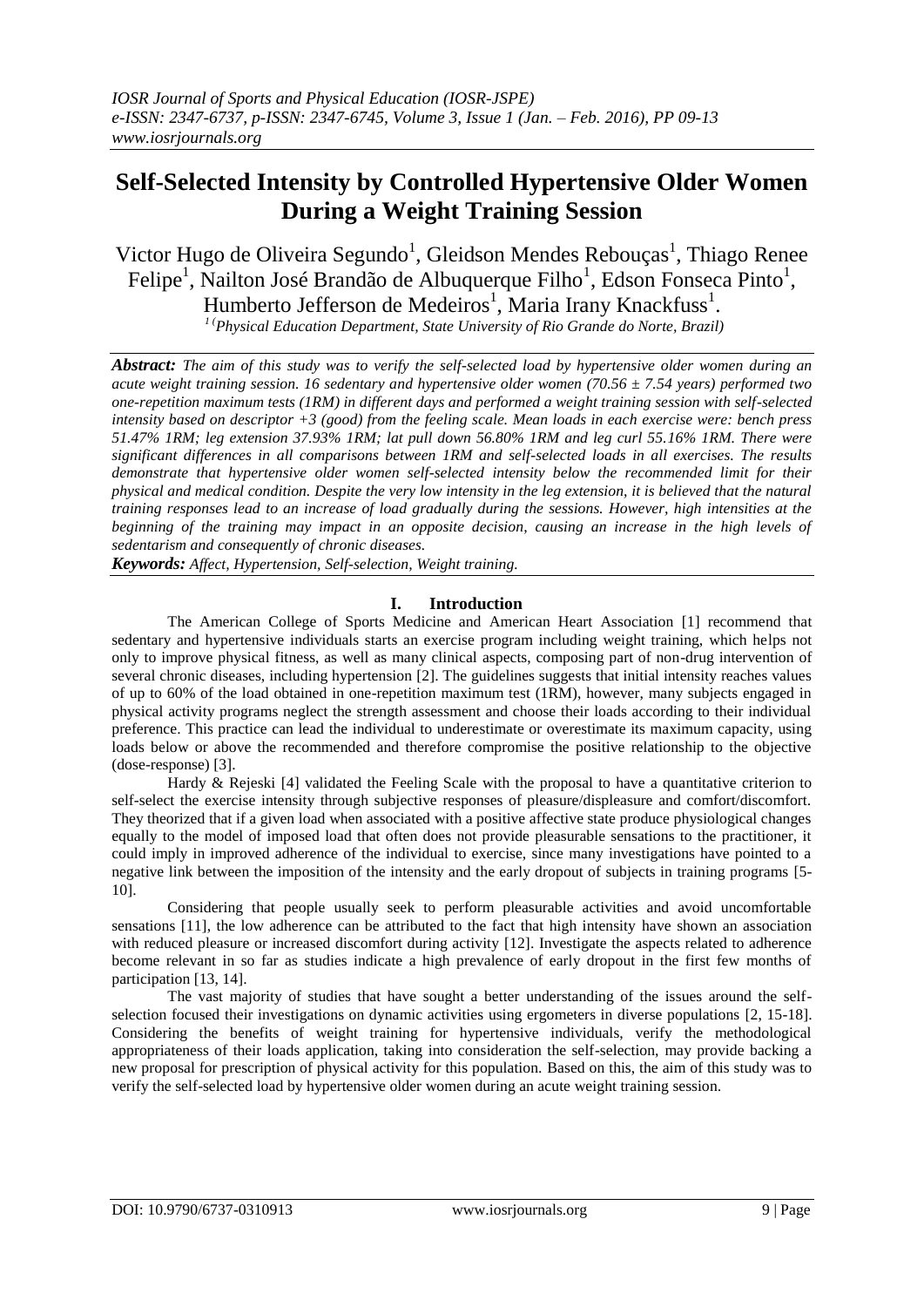# **2.1 Subjects**

# **II. Methods**

Sixteen sedentary older women diagnosed with hypertension, with controlled blood pressure treated with medication and without any musculoskeletal limitation were recruited from local community centers and from the university campus via recruitment flyers and emails to participate in the study.

All subjects received individual explanations about the research objectives and procedures that would be submitted in addition to the possible benefits and risks linked to the execution of this study and conditioned their participation voluntarily by signing an informed consent in accordance with the Declaration of Helsinki for research involving humans. All procedures were approved by the Ethics Committee in Research of the State University of Rio Grande do Norte, receiving record in the National Council of Research Ethics.

## **2.2 Procedures**

The procedures of this research were conducted in nine encounters. The first six sessions were assigned to familiarization with the exercise routine and the feeling scale. It was subsequently conducted a one-repetition maximum test (1RM) which was performed again after 96 hours, seeking greater reliability in the measure obtained. The tests were conducted following the recommendations of the American Society of Exercise Physiology [19].

Finally, was performed a weight training session with self-selected intensity through feeling scale where the load should be perceived as +3 (good), corresponding to a comfortable condition of exercise. Three sets of 10 repetitions were performed on each exercise with a rest interval of one minute between series and two minutes between exercises. All of them were previously informed that at the starting of each series, if they realized that the load was not consistent with the previously established, could stop the exercise and make the proper adjustments.

All sessions occurred at least 48 hours among them, always between 7am and 10am, in air-conditioned location with temperature of 22ºC and relative humidity of 60%. All exercises were performed in Righetto machines (Pro Free Style, Campinas, SP, Brazil).

## **2.3 Measures**

For sample characterization, body weight and height were measured on a scale with an attached estadiometer (Filizola ®, São Paulo, SP, Brazil). The Body Mass Index (BMI) was calculated by dividing body weight by the square of height in meters.

The feeling scale proposed by Hardy & Rejeski [4], an instrument consisting basically of a 11-point scale, with bipolar items, ranging from  $+5$  (very good) and  $-5$  (very bad), descriptor of negative responses (displeasure/discomfort) and positive (pleasure/comfort), was used as self-selection intensity parameter during the training session.

The training load, characterized as the outcome variable of the present study, was considered the one that the elderly self-selected at the beginning of each exercise, being maintained throughout all three series.

#### **2.4 Statistical Analyses**

To analyze normality and data distribution the Shapiro-Wilk test was performed. Data were presented with measures of central tendency and dispersion such as mean, standard deviation, minimum and maximum of the variables as well as measures of frequency. The comparison between the average of loads obtained in the 1RM tests and average of self-selected loads was performed using the Student t test for paired samples. A significance level of  $p < 0.05$  was adopted.

All statistical procedures carried out in this study were performed using the software SPSS (Statistical Package for the Social Sciences, 20.0 ink Chicago, IL, USA) for Windows.

## **III. Results**

The subjects' anthropometric and physiological characteristics are shown on Table 1.

| <b>Table I.</b> Participant characteristics. |                  |       |  |  |
|----------------------------------------------|------------------|-------|--|--|
| <b>Variables</b>                             | Mean<br>$\pm$    | - SD  |  |  |
| Age (years)                                  | 70.56<br>$\pm$   | 7.5   |  |  |
| <b>Body Weight (kg)</b>                      | 64.43<br>$\pm$   | 9.1   |  |  |
| Height (cm)                                  | 1.57<br>$\pm$    | 0.1   |  |  |
| $\rm{BMI}$ (kg/m <sup>2</sup> )              | 26.67<br>$\pm$   | - 5.6 |  |  |
| <b>HR</b> rest                               | 66.38<br>$\pm$   | 3.8   |  |  |
| <b>SBP</b>                                   | 118.90<br>$^{+}$ | 5.3   |  |  |
| <b>DBP</b>                                   | 78.06<br>$^{+}$  | 2.4   |  |  |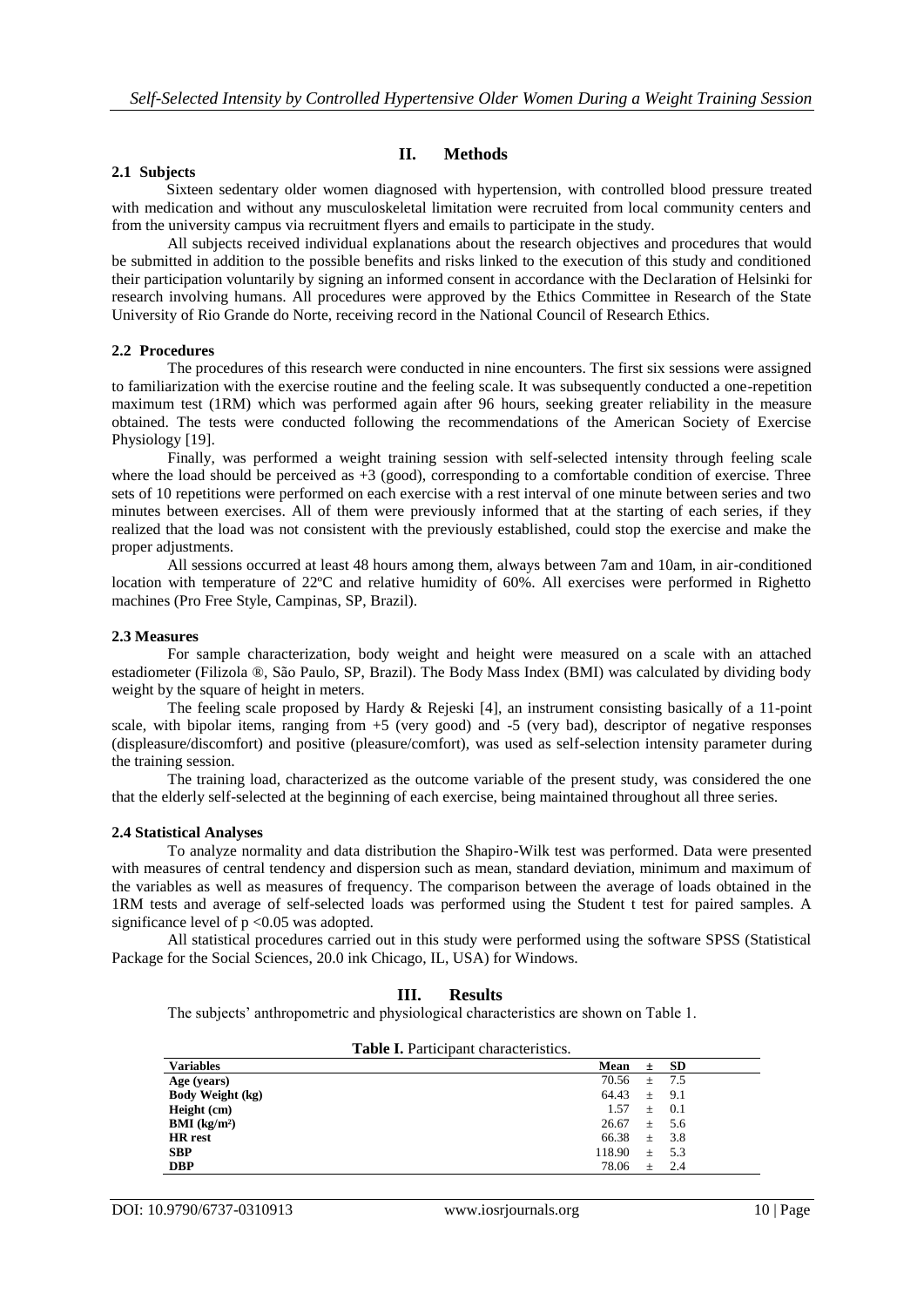BMI = Body Mass Index; HRrest = Rest Heart Rate; SBP= Systolic Blood Pressure; DBP= Diastolic Blood Pressure. Data are expressed as Mean ± SD.

The load values obtained in each exercise both in the 1RM test as in the training session with selfselected intensity are shown in Table II. The highest and the lowest average percentage of load found were, respectively, 56,80% 1RM (Lat Pull Down) and 37,93% 1RM (Leg Extension).

| <b>Exercises</b>               | <b>Variables</b>        | Mean<br><b>SD</b><br>Ŧ.           | Min   | <b>Max</b> |
|--------------------------------|-------------------------|-----------------------------------|-------|------------|
| <b>BENCH</b><br><b>PRESS</b>   | 1RM Load (kg)           | 3.12<br>11.56<br>$^{+}$           | 6.00  | 18.00      |
|                                | Self-selected Load (kg) | 5.96<br>1.91<br>$\qquad \qquad +$ | 2.00  | 8.00       |
|                                | % 1RM                   | 51.47                             |       |            |
| <b>LEG</b><br><b>EXTENSION</b> | 1RM Load (kg)           | 63.41<br>16.43<br>$^{+}$          | 40.00 | 95.00      |
|                                | Self-selected Load (kg) | 23.10<br>7.70<br>$+$              | 10.00 | 35.00      |
|                                | % 1RM                   | 37.93                             |       |            |
| <b>LAT PULL</b><br><b>DOWN</b> | 1RM Load (kg)           | 34.70<br>5.96<br>$^{+}$           | 20.00 | 45.00      |
|                                | Self-selected Load (kg) | 19.71<br>5.01<br>$^{+}$           | 10.00 | 25.00      |
|                                | % 1RM                   | 56.80                             |       |            |
| <b>LEG</b><br><b>CURL</b>      | 1RM Load (kg)           | 44.72<br>9.74<br>$^{+}$           | 30.00 | 60.00      |
|                                | Self-selected Load (kg) | 23.82<br>5.31<br>$^{+}$           | 10.00 | 35.00      |
|                                | % 1RM                   | 55.16                             |       |            |

**Table II.** Loads obtained in 1RM tests and training session in each exercise.

The Student's t test for paired samples showed statistically significant differences in all comparisons between 1RM and self-selected loads in all exercises (Figure 1).



**Figure 1.** Comparison between the mean loads of 1RM tests and self-selected loads.

# **IV. Discussion**

For hypertensive and sedentary elderly, the AHA [1] recommends performing weight training at an intensity of up to 60% of 1RM, characterized as the maximum percentage for a moderate effort. Nevertheless, previous studies have been well established that the imposition of a load in the initial stages of a training program, have been one of the main reasons for early dropout of activity [20-22]. It is also evident that most practitioners do not takes parameters for intensity control, opting to self-select the load according to their preference, avoiding very high efforts [20, 23].

Recently, several studies have searched to verify the effects of a training session with self-selected intensity on physiological parameters, trying to observe if this load would reach what the international guidelines recommend as ideal [9, 21, 24]. However, depending on the physical activity level and the clinical condition of the practitioner, these recommendations are not always followed once the frequency, intensity and duration suggested may influence the adherence [25].

In a review, Ekkekakis [26] showed that in the majority of studies, subjects self-selected intensities below or near the ventilatory thresholds and lactate threshold suitable for their physical condition, which represents important information, since intensities above this could reduce the responses of pleasure. The results of the present study pointed intensity values very close to the limits established by the AHA which are directly related to the satisfaction and pleasure in physical activity, and thus extend the length of permanence and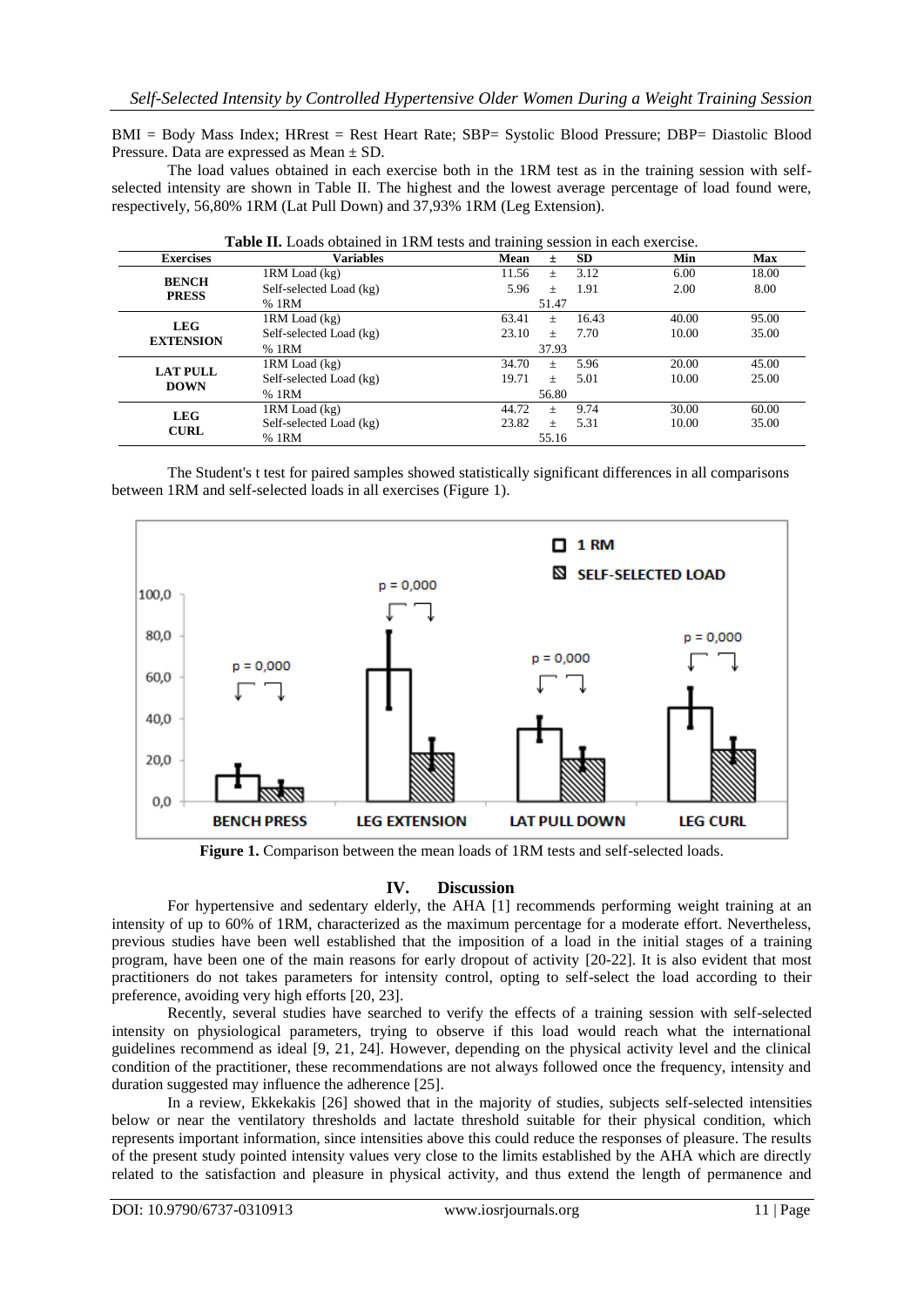improve the relationship between the subject and training.

Considering the maximum intensity suggested for hypertensive initiate a weight training program, the results of this study support the trustworthiness of the feeling scale, since the mean self-selected loads ranged from 37,93% in the Leg Extension to 56,80% in the Lat Pull Down. Assessing older women, Elsangedy et al. [9] found similar results to the present study, with intensities ranging from 33,0% 1RM (Leg Extension) to 51,7% 1RM (Elbow Extension), and concluded that the strategy of self-selected intensity can provide larger benefits due to the absence of testing and has a positive relationship with a better adherence of individuals to a physically active life.

Focht [27] found similar results to those of the present study verifying that sedentary women selfselected ~56% 1RM during a weight training session. Glass & Stanton [28] evaluating untrained woman, also found intensities below 60% 1RM, with loads which reached 57% of maximum strength. However, none of these studies used the feeling scale as a parameter to self-select the load.

The search for answers about the self-selection of the intensity has led to findings whose origins can be based in hedonic and self-determination theories, where people are more likely to make behavioral choices that increase pleasure and, instead, tend to avoid behavioral choices that induce displeasure. Likewise, consistent with self-determination theory, the loss of autonomy in defining exercise intensity may have a negative impact, with potentially negative implications for adherence [29].

Although this research has been based on a single exercise session, Williams et al. [30] demonstrated that it was sufficient to predict the permanence in physical activity for at least the following 12 months, considering that positive affective responses can intrinsically motivate the individual and thus interfere the future behavior of the practitioner in the activity. The intensity obtained in the present study also does not seem to be a concern, once the literature reports reduction of blood pressure in women for up to 10 hours after a training session with 40% 1RM [31] and substantial strength gains in elderly women from training programs with intensities of 40% [32] and 20% [33] 1RM that, although generated discrete strength gains, these intensities tend to increase as a natural response of the individual. However, high intensities early in training may negatively impact on adherence, causing an increase in the high levels of world inactivity and, consequently, of the chronic diseases [20, 34].

## **V. Conclusions**

In summary, the use of feeling scale appears to be a positive proposal for prescription of physical exercise for older hypertensive since the intensity values associated with a pleasurable affective response circled the values established by the guidelines for this population. Studies investigating this methodology in terms of time of permanence in exercise programs will give us more information about their effectiveness in variables such as gain and maintaining muscle strength, decreased body weight and hemodynamic responses, considering special populations such as hypertensives.

## **Acknowledgements**

To the Coordination of Improvement of People of Higher Education (CAPES) for the post-graduate scholarships.

#### **References**

- [1]. W. L. Haskell, I.-M. Lee, R. R. Pate, K. E. Powell, S. N. Blair, B. A. Franklin, C. A. Macera, G. W. Heath, P. D. Thompson, A. Bauman, Physical activity and public health: updated recommendation for adults from the American College of Sports Medicine and the American Heart Association, *Circulation, 116(9)*, 2007, 1081-1093.
- [2]. S. P. Mullen, E. A. Olson, S. M. Phillips, A. N. Szabo, T. R. Wójcicki, E. L. Mailey, N. P. Gothe, J. T. Fanning, A. F. Kramer, E. McAuley, Measuring enjoyment of physical activity in older adults: invariance of the physical activity enjoyment scale (paces) across groups and time, *International Journal of Behavioral Nutrition and Physical Activity*,  $8(1)$ , 2011, 1-9.
- [3]. K. Krinski, H. M. Elsangedy, C. F. Buzzachera, H. Colombo, R. C. Alves, B. V. Santos, M. P. Krause, L. Guidetti, C. Baldari, S. G. Dasilva, Physiological and perception responses comparison during treadmill walking at self-selected pace between genders, *Revista Brasileira de Medicina do Esporte, 16(4),* 2010, 291-294.
- [4]. C. J. Hardy, W. J. Rejeski, Not what, but how one feels: The measurement of affect during exercise, *Journal of sport & exercise psychology, 11(3),* 1989, 304-317.
- [5]. P. Ekkekakis, Pleasure and displeasure from the body: Perspectives from exercise, *Cognition & Emotion, 17(2),* 2003, 213-239.
- [6]. P. Ekkekakis, S. H. Backhouse, C. Gray, E. Lind, Walking is popular among adults but is it pleasant? A framework for clarifying the link between walking and affect as illustrated in two studies, *Psychology of Sport and Exercise, 9(3),* 2008, 246-264.
- [7]. P. Ekkekakis, E. E. Hall, S. J. Petruzzello, Variation and homogeneity in affective responses to physical activity of varying intensities: an alternative perspective on dose–response based on evolutionary considerations, *Journal of sports sciences, 23(5),* 2005, 477-500.
- [8]. P. Ekkekakis, E. Lind, R. R. Joens-Matre, Can self-reported preference for exercise intensity predict physiologically defined selfselected exercise intensity? *Research quarterly for exercise and sport, 77(1),* 2006, 81-90.
- [9]. H. M. Elsangedy, M. P. Krause, K. Krinski, R. C. Alves, C. H. N. Chao, S. G. da Silva, Is the self-selected resistance exercise intensity by older women consistent with the American College of Sports Medicine guidelines to improve muscular fitness? *The Journal of Strength & Conditioning Research, 27(7),* 2013, 1877-1884.